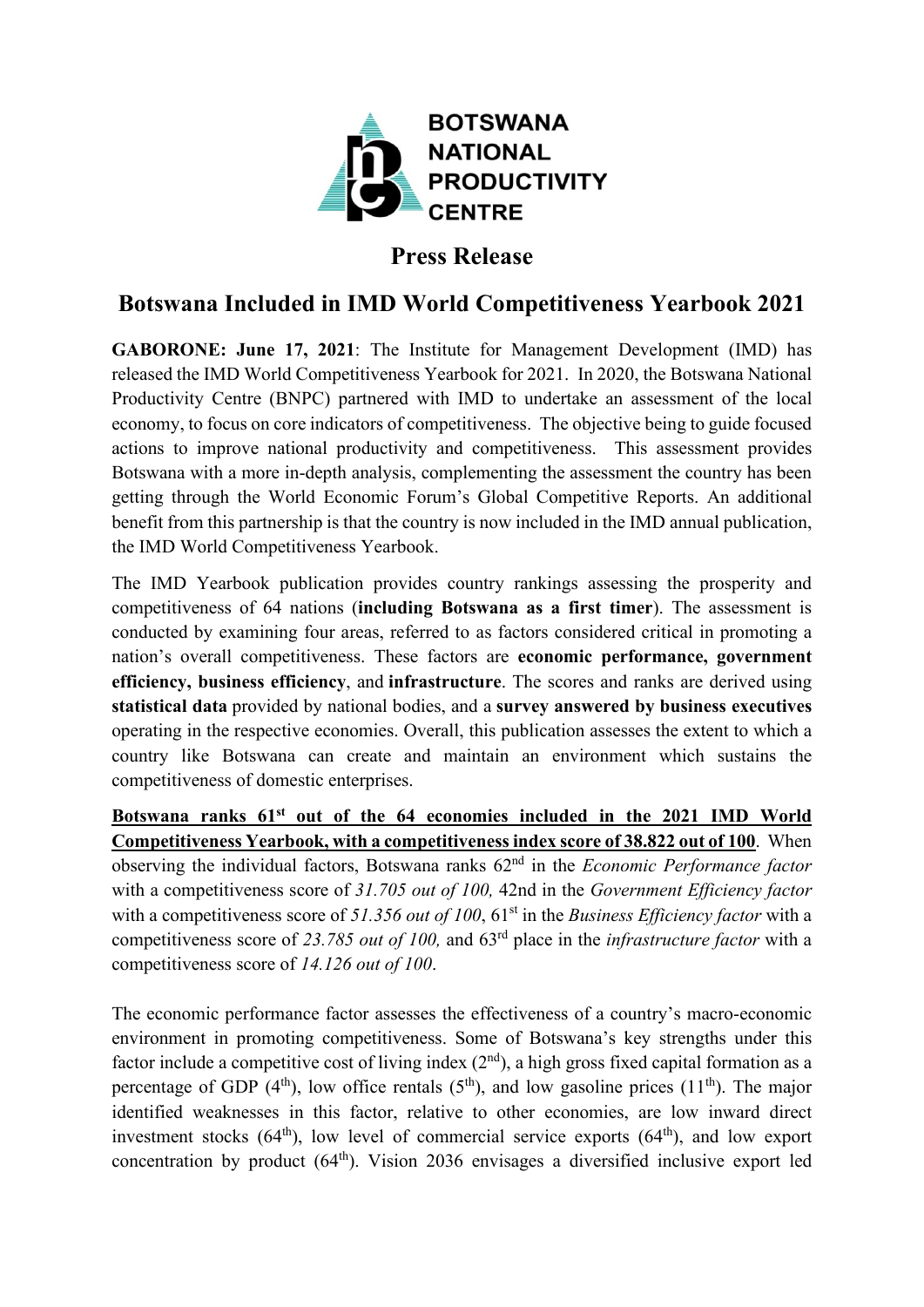growth, and already several initiatives are being undertaken to achieve this. However, these results indicate that Botswana's export promotion efforts still require additional attention. Other crucial challenges, also causing great concern, are the high levels of unemployment  $(62<sup>nd</sup>)$  and youth exclusion  $(63<sup>rd</sup>)$ . It is, therefore, also imperative for Botswana to urgently intensify employment creation efforts especially regarding youth employment.

As expected, Botswana's best rank and score was attained under the government efficiency factor, which assesses the extent to which governmental policies, regulations and legislations are conducive to overall competitiveness. In comparison to other countries, Botswana performed extremely well in this factor due to low employer social security tax rate  $(1<sup>st</sup>)$ , high levels of new business entry in the market  $(3<sup>rd</sup>)$ , and low government debt  $(4<sup>th</sup>)$ . Other commendable indicators include a conducive legal and regulatory framework  $(26<sup>th</sup>)$  and freedom of the press  $(27<sup>th</sup>)$ . However, Botswana ranks poorly in terms of number of days required to open a business  $(63<sup>rd</sup>)$ , despite the high level of new business entries. The assessment further revealed that the competition legislation is not efficient in preventing unfair competition (ranked  $59<sup>th</sup>$ ) and immigration laws are prohibitive as they do not promote the employment of foreign talent where local skills are unavailable (ranked  $58<sup>th</sup>$ ). Improving Botswana's performance in this factor can be achieved by ensuring in-depth regulatory impact assessments are conducted prior to implementing and modifying all government regulations and policies. A move of this nature would result in the implementation of only the most optimal policy options enhancing national competitiveness.

The business efficiency factor captures the extent to which the national environment encourages the private sector to perform in an innovative, profitable, and responsible manner. Botswana's strengths in this factor include a high participation rate of females in the labour force (ranked 1<sup>st</sup>), low entrepreneurial fear of failure ( $2<sup>nd</sup>$ ) and high compensation levels ( $4<sup>th</sup>$ ). Under this factor, Botswana did not perform well in the following components: productivity and efficiency (60<sup>th</sup>), labour market (58<sup>th</sup>), management practices (60<sup>th</sup>), and attitudes and values  $(60<sup>th</sup>)$ . It should be noted that the labour market component assesses the availability of skills and the cost of labour, while the attitudes and values component accounts for how values in the general society shape and affect the efficiency of firms. The poor performance can also be attributed to low digital transformation and inadequate use of digital tools and technology. Moving forward in this area, Botswana needs to urgently expedite its digital transition agenda, as indicated by the Economic Recovery Transformation Plan. Another worrisome issue that BNPC has long acknowledged to be a serious impediment to productivity in Botswana, is low worker motivation (64<sup>th</sup>). This concern was also highlighted and emphasised by the President of Botswana's recent Post Retreat Speech. Even though BNPC has put in place several initiatives to address this, like the Smart Work Ethics program, more work is required in this area.

The infrastructure factor score of 14.126 is Botswana's worst factor performance. Given this, national efforts to promote competitiveness should prioritise this area. It should be noted that this factor assesses the extent to which tangible and intangible assets available in the economy meet the needs of businesses. Botswana performed relatively well in terms of public